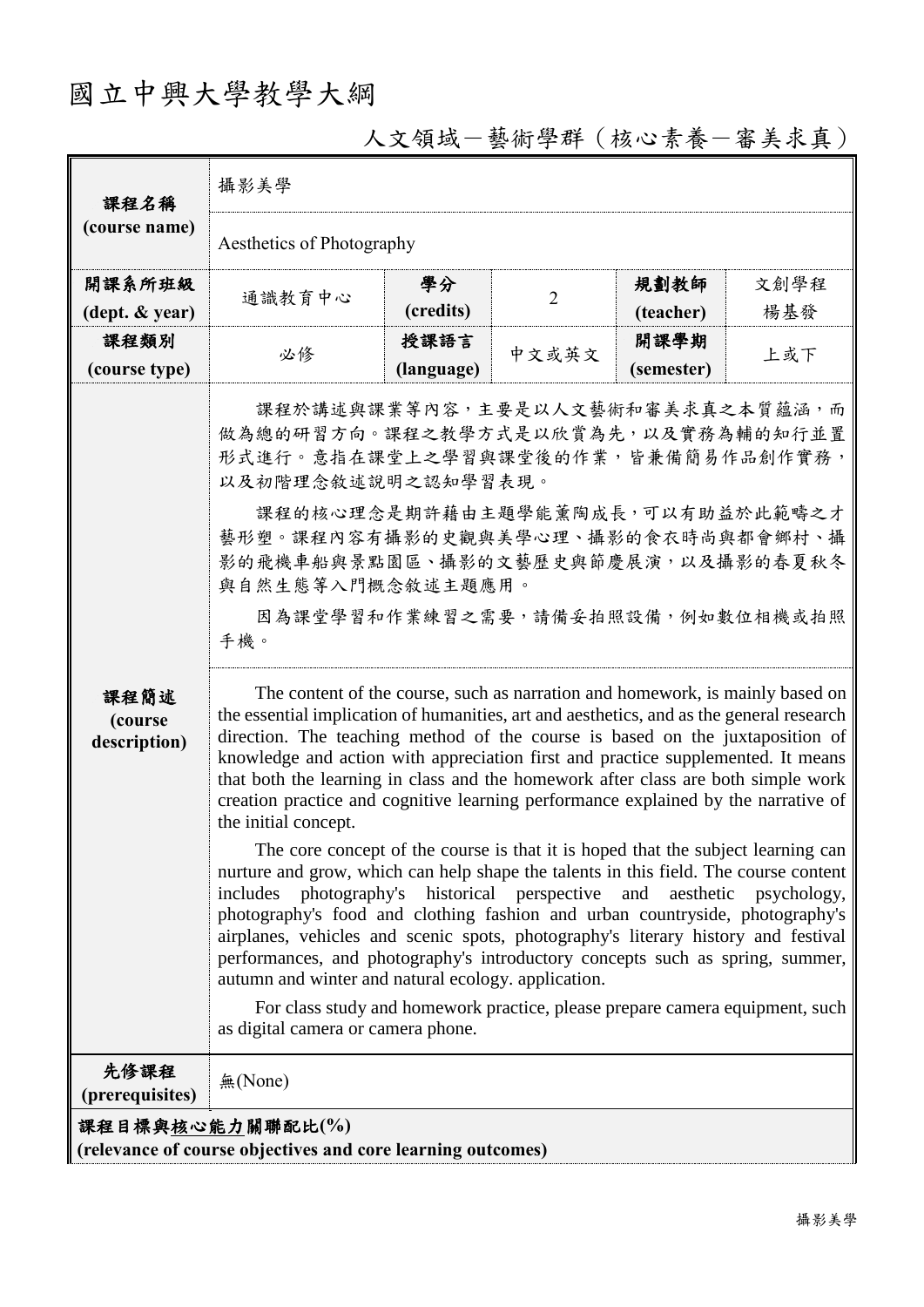| 課程目標                                                                                                                                                                                                                                                                                                                                                                 |                                                                                                                                                                                                                                                                                                                                                                                                                                                                                                                                                                          | course objectives                                                                                      | 核心能力<br>core learning<br>outcomes | 配比<br>合計<br>100% |  |  |  |  |
|----------------------------------------------------------------------------------------------------------------------------------------------------------------------------------------------------------------------------------------------------------------------------------------------------------------------------------------------------------------------|--------------------------------------------------------------------------------------------------------------------------------------------------------------------------------------------------------------------------------------------------------------------------------------------------------------------------------------------------------------------------------------------------------------------------------------------------------------------------------------------------------------------------------------------------------------------------|--------------------------------------------------------------------------------------------------------|-----------------------------------|------------------|--|--|--|--|
| 01.攝影的史觀與美學心理之簡<br>易概念敘述。                                                                                                                                                                                                                                                                                                                                            | 01. A brief conceptual description of the<br>historical view of photography and<br>aesthetic psychology.<br>02. The photography of food and clothing<br>fashion and the initial theme application<br>of urban and rural areas.<br>03. The preliminary theme application of<br>photography of airplanes, vehicles,<br>ships and scenic spots.<br>04. The primary theme application of the art<br>history of photography and festival<br>performances.<br>05. The primary theme application of<br>photography in spring, summer, autumn<br>and winter and natural ecology. |                                                                                                        | 人文素養                              | 50%              |  |  |  |  |
| 02. 攝影的食衣時尚與都會鄉村<br>之初階主題應用。                                                                                                                                                                                                                                                                                                                                         |                                                                                                                                                                                                                                                                                                                                                                                                                                                                                                                                                                          |                                                                                                        | 科學素養                              | $0\%$            |  |  |  |  |
| 03. 攝影的飛機車船與景點園區<br>之初階主題應用。<br>04.攝影的文藝歷史與節慶展演                                                                                                                                                                                                                                                                                                                      |                                                                                                                                                                                                                                                                                                                                                                                                                                                                                                                                                                          |                                                                                                        | 溝通能力                              | $0\%$            |  |  |  |  |
| 之初階主題應用。<br>05.攝影的春夏秋冬與自然生態                                                                                                                                                                                                                                                                                                                                          |                                                                                                                                                                                                                                                                                                                                                                                                                                                                                                                                                                          |                                                                                                        | 創新能力                              | 40%              |  |  |  |  |
| 之初階主題應用。                                                                                                                                                                                                                                                                                                                                                             |                                                                                                                                                                                                                                                                                                                                                                                                                                                                                                                                                                          |                                                                                                        | 國際視野                              | 10%              |  |  |  |  |
|                                                                                                                                                                                                                                                                                                                                                                      |                                                                                                                                                                                                                                                                                                                                                                                                                                                                                                                                                                          |                                                                                                        | 社會關懷                              | $0\%$            |  |  |  |  |
| 課程目標之教學方法與評量方法<br>(teaching and assessment methods for course objectives)                                                                                                                                                                                                                                                                                            |                                                                                                                                                                                                                                                                                                                                                                                                                                                                                                                                                                          |                                                                                                        |                                   |                  |  |  |  |  |
| 教學方法 (teaching methods)                                                                                                                                                                                                                                                                                                                                              |                                                                                                                                                                                                                                                                                                                                                                                                                                                                                                                                                                          | 學習評量方式 (evaluation)                                                                                    |                                   |                  |  |  |  |  |
| 01. 學理講述(Fundamental Theories)<br>02. 文獻探討(Literature Review Discussion)<br>03.分組討論(Group Discussion)<br>04. 實務練習(Practice)<br>05. 專題講座(Seminars)<br>授課內容 (單元名稱與內容、習作 / 考試進度、備註)<br>(course content and homework / tests schedule)<br>單元一:攝影的史觀與美學心理之簡易概念敘述<br>單元二:食衣時尚之攝影<br>單元三:都會鄉村之攝影<br>單元四:飛機車船之攝影<br>單元五:景點園區之攝影<br>單元六:文藝歷史之攝影<br>單元七:節慶展演之攝影<br>單元八:春夏秋冬之攝影 |                                                                                                                                                                                                                                                                                                                                                                                                                                                                                                                                                                          | 01. 課堂出席參與(Classroom Participation) 30%<br>02. 平時作業報告(Assignments) 50%<br>03.期末作業報告(Final Project) 20% |                                   |                  |  |  |  |  |
| 單元九:自然生態之攝影<br>教科書與參考書目(書名、作者、書局、代理商、說明)                                                                                                                                                                                                                                                                                                                             |                                                                                                                                                                                                                                                                                                                                                                                                                                                                                                                                                                          |                                                                                                        |                                   |                  |  |  |  |  |
| (textbook & other references)                                                                                                                                                                                                                                                                                                                                        |                                                                                                                                                                                                                                                                                                                                                                                                                                                                                                                                                                          |                                                                                                        |                                   |                  |  |  |  |  |
| 01. 用手機也能拍得更好的100個妙方、CAPA特別編輯、尖端出版<br>02. 數位攝影輕鬆學、中野裕著、尖端出版<br>03. 5天精通數位攝影、CAPA 特別編輯、尖端出版<br>04. 7天搞懂數位單眼、CAPA特別編輯、尖端出版                                                                                                                                                                                                                                             |                                                                                                                                                                                                                                                                                                                                                                                                                                                                                                                                                                          |                                                                                                        |                                   |                  |  |  |  |  |